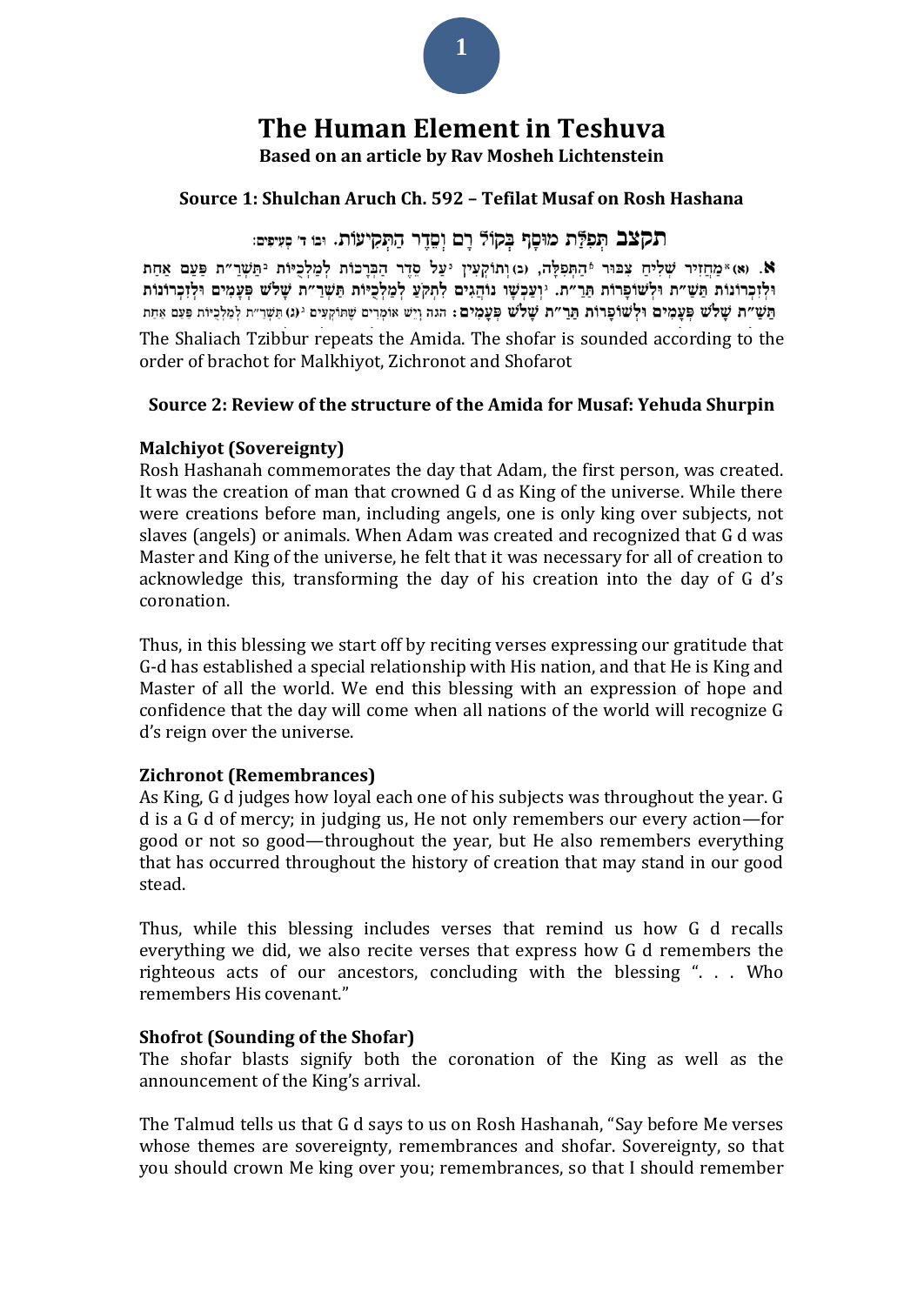you for good; and with what? With a shofar."7 Thus, it is through the shofar that the first two "objectives," coronation and remembrance, are accomplished. Additionally, the sounding of the shofar reminds us of the two greatest events in all time: the giving of the Torah and the coming of Mashiach. Thus, we recite verses describing the revelation at Sinai as well as a prayer for the sounding of the great shofar heralding the final redemption.

#### **Source 3: Rav Mosheh Lichtenstein**

Each *beracha* is tightly organized, consisting of a series of **three verses from the Torah**, **three verses from the Prophets, three verses from the** *Ketuvim* **(Holy Writings), and a concluding statement of the Torah, totaling ten verses per unit…**.A most unlikely figure appears in the center of this carefully orchestrated prayer. **In the heart of the** *Amida***, as we conclude the** *Zikhronot* **and transition between the biblical verses and the blessing itself**, situated midway through the *Amida*, preceded by the *berakha* of *Malkhiyot* and the first half of *Zikhronot* and followed by the second half of *Zikhronot* and the *berakha* of *Shofarot.*

וְגַּם אֶת נְׂחַ בְּאַהֲבָה זָכֵרְתָּ. וַתִּפְקְדֵהוּ בִּדְבַר יְשׁוּעָה וְרַחֲמִים בַּהֲבִיאֲךָ אֶת מֵי הַמַּבּוֹּל לְשָׁחֶת כָּל בַּשֶּׂר מִפְּנֵי רֹעֲ מַעַלְלֶיהֶם. עַל כֶּן זָכְרוֹנוֹ בַּא לְפֵנֵיךָ יְהוַה אֱלֹהֵינוּ לִהַרְבּוֹת זַרְעוֹ כִּעֲפְרוֹת תַבָל. וְצֶאֱצָאֵיו כְּחוֹל הַיָּם. כַּכָּתוּב בְּתוֹרְתֵךָ וַיִּזְכֹּר אֱלֹהִים אֶת נֹחַ וְאֵת כָּל הַחַיָּה וְאֶת כָּל הַבְּהֵמָה אֲשֶׁר אִתּוּ בַּתֵּבָה וַיַּעֲבֵר  $\alpha$  אֵלֹהִים רוּח עַל האָרץ וַיּּשָׂכּוּ הַמֵּיִם

And Noah, too, was lovingly remembered as You redeemed him with a proclamation of mercy and redemption when you brought the flood waters to destroy all flesh because of their evil deeds. Therefore did his memory appear before You, Hashem our God, to increase his progeny as the dust of the earth and his descendants as the sand of the sea, as is written, "And God remembered Noah and all of the animals and the cattle that were with him in the ark, and God sent a wind on the land and the waters receded."

## **Source 4: Mahzor: Selections from Malchuyot/the shift**

**עָלֵינוּ** לְשַׁבֵּחַ לַאֲדוֹן הַכֹּל לָתֵת גְּדָלָה לִיוֹצֵר בְּרֵאשִׁית שֵׁלֹּא עָשֶׂנוּ כְּגֹוֹיֵ הָאֲרָצוֹת וְלֹא שָׁמֶנוּ כְּמִשְׁפְּחוֹת הָאֲדָמָה שֶׁלֹּא שָׂם חֶלְקָנוּ כָּהֶם .<br>וְגוֹרַלֵנוּ כְּכַל הֲמֹוֹנַם :

**It is** our obligation to praise the Master of all, to ascribe greatness to the Creator of [the world in] the beginning: that He has not made us like the nations of the lands, and has not positioned us like the families of the earth; that He has not assigned our portion like theirs, nor our lot like that of all their multitudes.

**ּובְ דִ בְ ר י** קָ דְ ׁשְ ָך כָתּוב ל אמ ר: כִּ י לַיהֹוָה הַ מְ לּוכָה ּומׁש ל בַ גֹויִּם: וְ נֶאֱ מַ ר יְהֹוָה ְמַלָּךְ גֵּאוּת לָבֶשׁ לָבֶשׁ יְהוַה עז הִתְאַזֵּר אַף תִּכּוֹן תֵּבֶל בַּל תִּמּוֹט: וְנֶאֱמַר שְׂאוּ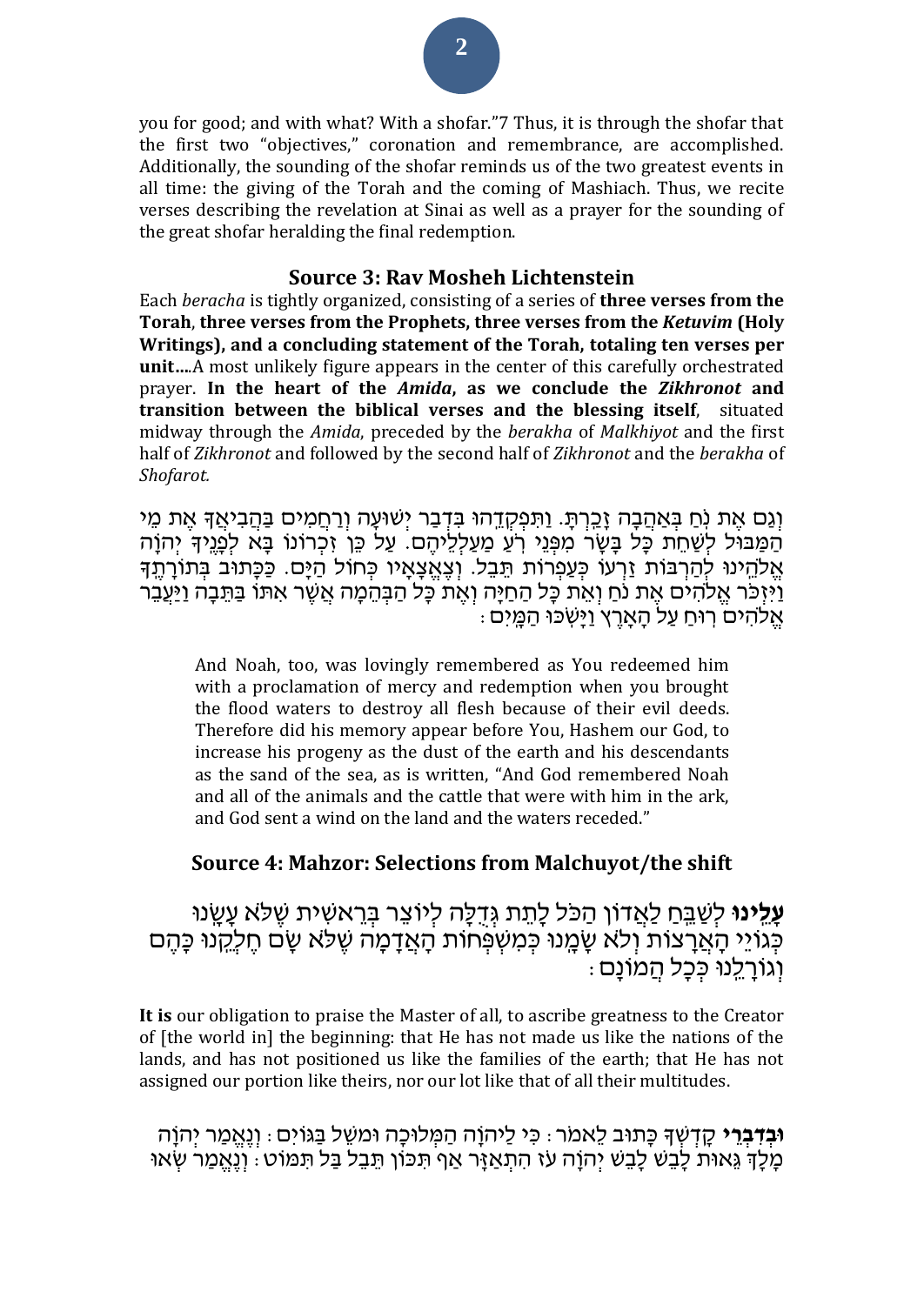ּשְׁעָרִים רָאשֵׁיכֵם וְהִנָּשְׂאוּ פִּתְחֵי עוֹלָם וְיָבוֹא מֵלֵךְ הַכָּבוֹד : מִי זֶה מֵלֵךְ הַכָּבוֹד יְהֹוָה עִזּוּז וְגִבּוֹר יִהְוָה גִּבּוֹר מִלְחָמָה : שְׂאוּ שָׁעֲרִים רָאשֵׁיכֶם וּשְׂאוּ פִּתְחֵי ּעֹולָם וְיָבֹא מֶלֶךְ הַכָּבֹוד: מִי הוּא זֶה מֶלֶךְ הַכָּבוֹד יְהוָה צְבָאוֹת הוּא מֶלֶךְ ּהַכָּבוֹד סֻלָה:

**And** in Your holy words it is written: "For the kingship is Adonoy's, and He rules over nations." And it is said: "Adonoy has begun His reign, He has clothed Himself in majesty; Adonoy has clothed Himself, He has girded Himself with strength. He has also firmly established the world so that it cannot be moved." And it is said: "Lift up your heads,—gates, and be uplifted entranceways to eternity, so that the King of Glory may enter. Who is this King of Glory? Adonoy, strong and mighty; Adonoy, the Mighty One in battle. Lift up your heads,—gates, and lift up entranceways to eternity, so that the King of Glory may enter. Who is He, this King of Glory? Adonoy Tzevaos, He is the King of Glory, forever."

#### **Some of the themes of Malchuyot:**

- *Sublime majesty*
- *Distant grandeur*
- *Exalted greatness of the Master of the Universe*
- *God is transcendent; the created is subordinate to the Creator*
- *Man recognizes God and stands in judgment before Him*
- *Man is accountable for all of his actions and misdeeds.*

#### **Source 5: Bava Kamma 50a**

[תהלים נ, ג](/Psalms.50.3) וסביביו נשערה מאד מלמד שהקדוש ברוך הוא מדקדק עם סביביו אפילו כחוט השערה ר' נחוניא אמר מהכא [תהלים פט, ח](/Psalms.89.8) אל נערץ בסוד קדושים רבה ונורא על כל סביביו

**"And around Him it storms [***nisara***] mightily"** [\(Psalms 50:3\)](/Psalms.50.3). This **teaches that the Holy One, Blessed be He, is scrupulous with those around Him,** i.e., the righteous, **even** to the extent **of a hairsbreadth [***hasa'ara***],** so that even minor transgressions elicit a severe punishment. **Rabbi Neḥunya says:** The same idea may be learned **from here,** in the following verse: **"A God dreaded in the great council of the holy ones, and feared by all those that surround Him"** [\(Psalms 89:8\)](/Psalms.89.8), indicating that God is most careful and exacting with those that surround Him, i.e., the righteous.

אמר ר' חנינא כל האומר הקב"ה ותרן הוא יותרו חייו שנאמר דברים לב הצור תמים פעלו כי כל דרכיו משפט

**Rabbi Ḥanina says: Anyone who states** that **the Holy One, Blessed be He, is forgiving [***vateran***]** of transgressions, **his life will be relinquished [***yivatru***], as it is stated: "The Rock, His work is perfect, for all His ways are justice"** [\(Deuteronomy 32:4\)](/Deuteronomy.32.4).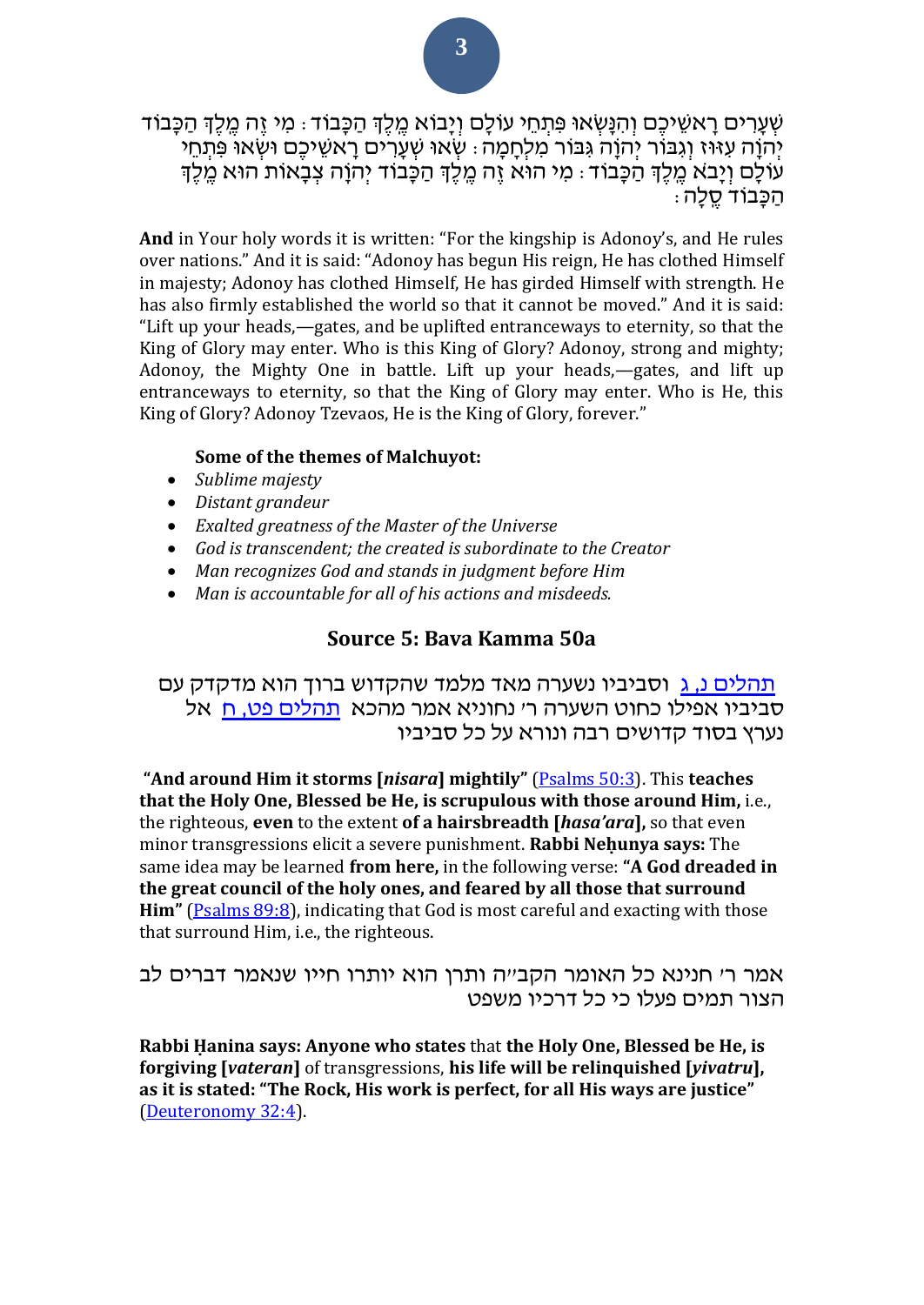## **Source 6: Seeing Noach in the context of the first half of the Zichronot bracha in Musaf**

**אַתָּה** זֹוכֵר מַעֲשֶׂה עוֹלָם וּפוֹקֵד כָּל־יִצְוּרֵי קֵדֶם. לִפְנֵיךְ נִגְלוּ כָּל־תַּעֲלוּמוֹת וַהֲמוֹן נִסְתָּרוֹת ְשֶׁמְּבְרָאשִׁית. כִּי אֵין שִׁכְחַה לִפְנֵי כִסֶּא כְבוֹדֵךָ. וְאֵין נִסְתֵּר מִנֶּגֶד עֵינֵיךָ: אַתַּה זוכר אֶת ּכָּל הַמִּפְעָל. וְגֵם כָּל־הַיְצוּר לֹא נִכְחַד מִמֵּךָ. הַכֹּל גַּלוּי וְיָדִוּעַ לְפָנֵיךְ יְהוַה אֱלֹהֱינוּ. צוֹפֶה ּומַ בִּ יט עַ ד סֹוף כָל הַ ּדֹורֹות. כִּ י תָ בִּ יא ח ק זִּ כָרֹון לְהִּ פָק ד כָל רֹֽ ּוחַ וָנָ ֹֽפֶׁש. לְהִּ זָכ ר מַ עֲשִּ ים רַבִּים וַהֲמֹוֹן בְּרִיּוֹת לְאֵין תַּכְלִית. מֵרָאשִׁית כַּזאת הוֹדֵעְתַּ. וּמִלְפָנִים אוֹתֵהּ גִּלֵּיתַ. זֶה ּהַ יֹּוֹם תִּחְלַת מַעֲשֵׂיךָ זָכָרוֹן לִיוֹם רָאשׁוֹן. כִּי חֹק לִיִּשְׂרָאֵל הוּא מִשְׁפֵּט לֵאלהֵי יַעֲקב: וְעַל הַמְּדִינוֹת בּוֹ יֵאֲמֶר אֵי זוֹ לַחֱרֵב. וְאֵי זוֹ לַשָּׁלֹוֹם. אֵי זוֹ לַרָעֲב. וְאֵי זוֹ לַשְׂבָע. וּבְרִיּוֹת בּוֹ יִפְּקֵדוּ. לְהַזְכִּירָם לַחַיִּים וְלַמֲוֶת : מִי לֹא נִפְקָד כְּהַיּוֹם הַזֶּה. כִּי זֶכֶר כָּל הַיִּצוּר לִפְנֵיךְ בָּא. מַעְשׂה אִישׁ וּפַקְדָּתוֹ. וַעַלִילוֹת מַצְעָדי גָבֶר. מַחְשָׁבוֹת אָדָם וְתַחְבּוּלוֹתְיו וִיצְרִי מַעָלְלִי ֹאִיש: אַשְׁרֵי אִישׁ שֵׁלֹּא יִשְׁכָּחֵךָ. וּבֵן אָדָם יִתְאַמֵּץ בָּךָ. כִּי דֹורְשֵׁיךָ לְעוֹלָם לֹא יִכָּשֵׁלוּ. וְלֹא ּיִכְּלְמוּ לָנֶצֶח כַּל הַחוֹסִים בַּדְּ : כִּי זֶכֶר כַּל הַמַּעֲשִׂים לְפָנֵיִךְ בַּא וְאַתֵּה דוֹרֵשׁ מַעֲשֶׂה כִלֶם: וגם את נח באהבה זכרת. ותפקדהו בדבר ישועה ורחמים בהביאך את מי המבול לְשָׁחַת כָּל בַּשֶׁר מִפְּנֵי רֹעַ מַעַלְלֵיהֵם. עַל כֵּן זְכָרוֹנוֹ בֵּא לְפְנֵיךְ יְהוָה אֲלֹהֵינוּ לְהַרְבּוֹת זַרְעו כְּעַפְרוֹת תֵּבֶל. וְצֶאֱצָאָיו כְּחוֹל הַיַּם. כַּכָּתוּב בְּתוֹרָתֶךְ וַיִּזְכֹּר אֱלֹהִים אֶת נֹחַ וְאֶת כָּל ּהַחַיַּה וְאֶת כָּל הַבְּהֶמַה אֲשֶׁר אִתּוֹ בַּתֵּבָה וַיַּעֲבֶר אֱלֹהִים רְוּחַ עַל הָאֲרֶץ וַיַּשְׂכּוּ הַמֵּיִם וְ נֵאֲמַר וַיִּשְׁמַע אֱלֹהִים אֶת נַאֲקָתָם וַיִּזְכֹּר אֱלֹהִים אֶת בְּרִיתוֹ אֶת אֲבְרָהֶם אֶת יִצְחֶק **וְאֵת יַעֲקֹב: וְנֵאֱמַר וְזָכַרְתִּי אֶת בִּרְיתִי יַעֲקוֹב וְאַף אֶת־בִּרְיתִי יִצְחָק וְאַף אֶת בִּרְיתִי אַ בְ רָ הָ ם אֶ זְ כ ר וְ הָ אָ רֶ ץ אֶ זְ כ ר :**

You remember the dealings of [men in] today's world, and You [also] consider the behavior of all those who lived in earlier times. In Your Presence are revealed all hidden things and the multitude of secrets from the beginning of creation; for there is no forgetfulness before the throne of Your Glory, and there is nothing hidden from Your eyes. You remember all that has been done, and even all that which is formed is not concealed from You. All is revealed and known before You Adonoy, our God Who observes and looks until the end of all generations. For You set an appointed time of remembrance, to consider every soul and being; to cause numerous deeds to be remembered and the multitude of creatures without end. From the beginning of creation, You have made this known, and from before time You have revealed it. This day [Rosh Hashana] is the beginning of Your work a memorial of the first day. For it is a statute for Yisrael a [day of] judgment of the God of Yaakov. And over countries [judgment] is pronounced, which of them is destined for the sword [war] and which for peace, which for famine and which for abundance. And on it, creatures are brought to mind, to be remembered for life or for death. Who is not considered on this day? For the remembrance of all that is formed comes before You: the dealings of man, and the decree of his fate, and the misdeeds of man's actions, the thoughts of man and his schemes, and the motives for the deeds of man. Fortunate is the man who does not forget You, the son of man who gains strength in You. For those who seek You will never stumble, and never will they be disgraced— all who trust in You. For the remembrance of all their deeds come before You, and You examine the deeds of all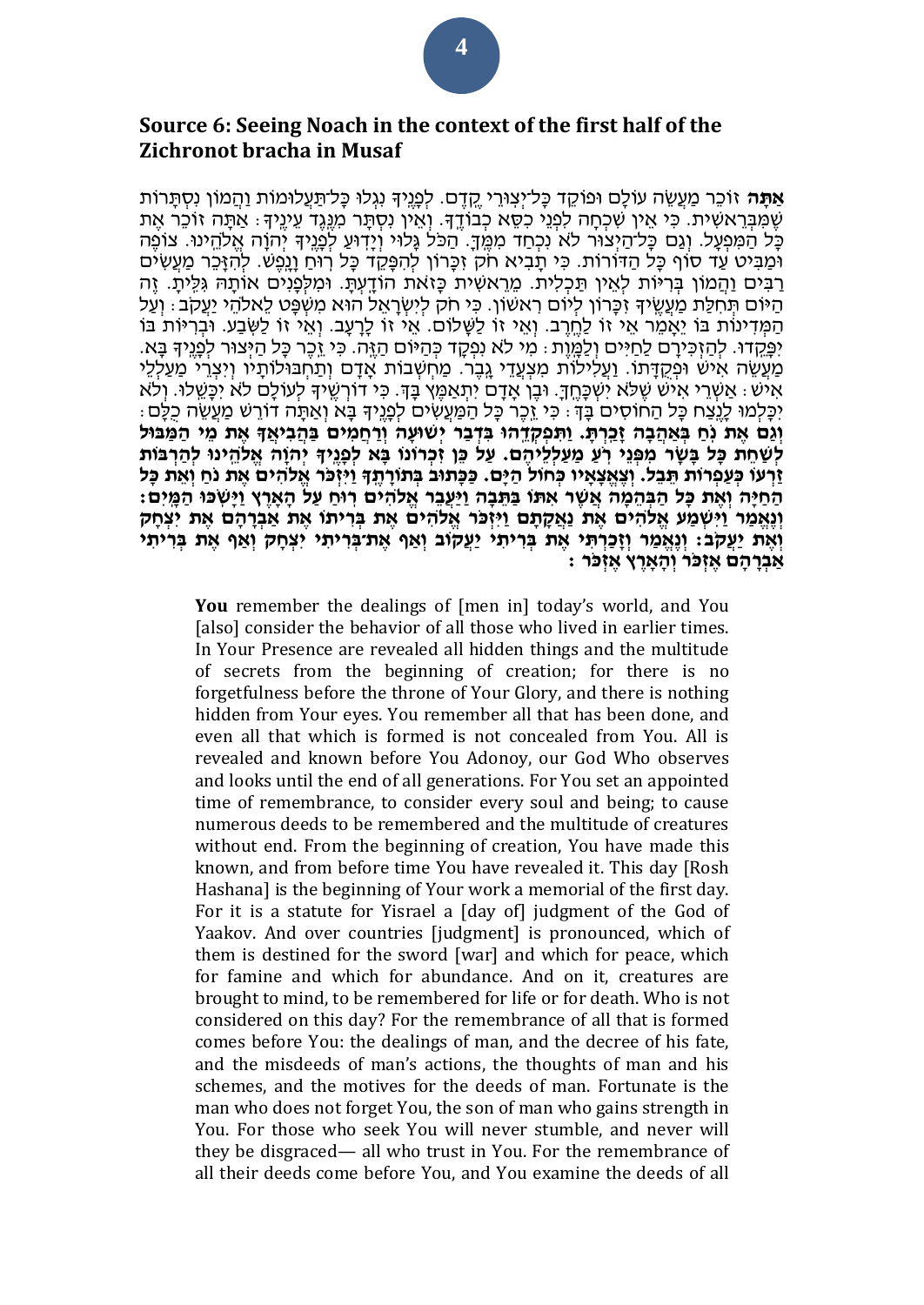of them. **And Noah, too, was lovingly remembered as You redeemed him with a proclamation of mercy and redemption when you brought the flood waters to destroy all flesh because of their evil deeds. Therefore did his memory appear before You, Hashem our God, to increase his progeny as the dust of the earth and his descendants as the sand of the sea, as is written, "And God remembered Noah and all of the animals and the cattle that were with him in the ark, and God sent a wind on the land and the waters receded."**

## **What shift do we see here in the text of the Zichronot?**

#### **Source 7 : Machzor of Rosh Hashana: From the transition between the first to the second half of the Zichronot:**

**וְעַל** יְדֵי עֵבָדֵיךָ הַנִּבִיאִים כַּתוּב לֵאמֹר: הָלֹךְ וְקָרֵאתָ בְאָזְנֵי יְרוּשָׁלֵם לֵאמֹר כֹּה אָמַר ּיְהֹוָה זָכַרְתִּי לְדָ חֶסֶד נְעוּרַיִד אַהֲבַת כְּלוּלֹתָיִד לֶכְתֵד אַחֲרַי בַּמִּדְבָר בְּאֶרֶץ לְא זְרוּעָה: וְנֶאֱמַר וְזָכַרְתִּי אֲנִי אֶת בְּרִיתִי אוֹתָךָ בִּימֶי נְעוּרֵיִךְ וַהֲקִימוֹתִי לַדְ בִּרְית עוֹלָם: וְנֶאֱמַר הֲבֵּ׀ יַקִּיֹר לִי אֶפְרֵיִם אִם יֶלֶד שַׁעֲשׁוּעִים כִּי מְדֵי דַבְרִי בֹּו זָכֹר אֶזְכְּרֱנּוּ עוֹד עַל כֵּן הָמוּ מֵעַי ֹּלֹוֹ רַחֵם אֲרַחֲמֶנּוּ נְאָם יְהֹוֶה :

**And** by the hand of Your servants, the Prophets it is written: "Go and proclaim it in the ears of Yerushalayim, saying: thus said Adonoy, I remembered for you the kindness of your youth, the love of your bridal days, how you followed Me into the wilderness, in a land that was not cultivated." And it is said: "I will remember My covenant [which I made] with you in the days of your youth, and I will fulfill it for you as an everlasting covenant." And it is said: "Is Ephraim not My precious son, is he not a child of delight? For whenever I speak of him, I recall him even more; Therefore, My innermost being is aroused for him, I will surely have compassion on him, says Adonoy."

### **Source 8: Rav Lichtenstein, referring to Malchuyot and the first half of Zichronot:**

Such a world, however, is not without its own problems. It is awe-inspiring, overwhelming, majestic, and absolute – but precious little room is left in such a world for the concept of *teshuva*. If exact justice must always be meted out, if every sin triggers a penalty, if there is a price tag for each and every human act, whence repentance?! The exacting standards of God's attribute of Truth cannot and will not allow Him to overlook, forget, forgive, or understand any error or transgression, essentially eliminating the option of repentance and atonement.

If Truth and Justice are only compatible with adherence to a policy of strict accountability, *teshuva* must be an act of divine grace (*chesed*), which overrides the concept of accountability. Put slightly differently, *teshuva* is due to *Middat Ha-Rachamim* (the attribute of Mercy) and stands in paradoxical opposition to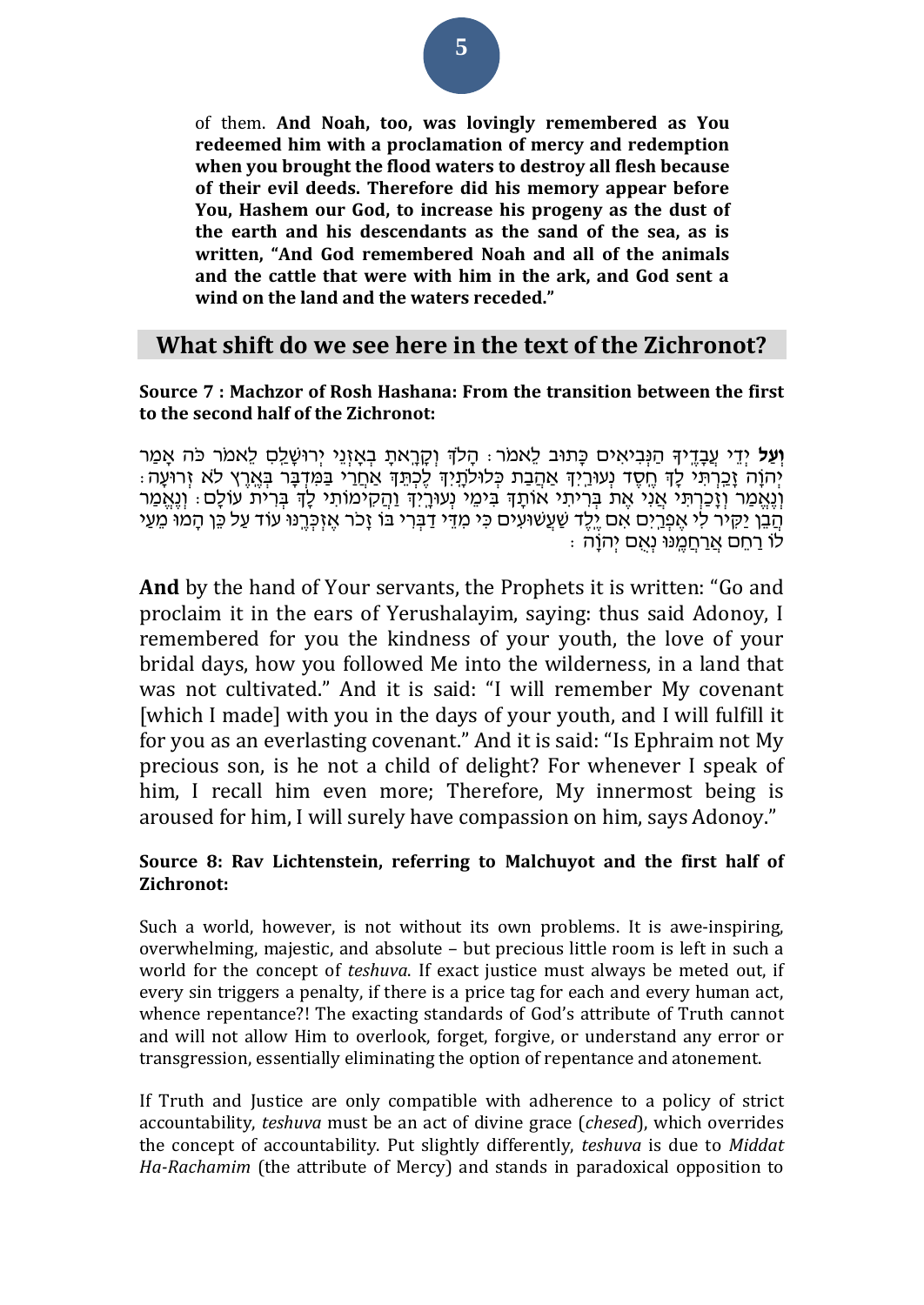

#### **Source 9: Jerusalem Talmud Makkot 2:6**

אמר רבי פינחס [תהילים כ״ה:ח׳](/Psalms.25.8) טוב וישר למה הוא טוב שהוא ישר ולמה הוא ישר שהוא טוב על כן יורה חטאים בדרך שמורה דרך תשובה .שאלו לחכמה חוטא מהו עונשו אמרו להם חטאים תרדף רעה שאלו לנבואה חוטא מהו עונשו אמרה להן הנפש ה חוטאת היא תמות שאלו לקודשא בריך הוא חוטא מהו עונשו אמר להן יעשו תשובה ויתכפר לו .היינו דכתיב על כן יורה חטאים בדרך יורה ל חטאים דרך לעשות תשובה

Wisdom was asked: What is the sinner's punishment? Wisdom answered: "Evil shall pursue sinners." Prophecy was asked: What is the sinner's punishment? Prophecy replied: "The soul that sins shall die." God was asked: What is the sinner's punishment? He responded: Let him do *teshuva* and he will be forgiven.

#### **Source 10: Bamidbar Rabba 19:33**

"Then Israel sang" (*Bamidbar* 21:17): This is one of the three things that Moshe told God and He responded, "You have taught Me."

[In the first instance,] Moshe said to Him: Master of the universe! How will Israel know what they have done? Were they not raised in Egypt, a land in which all of its citizens are idol worshippers? And did You not give the Torah to me and not to them, and they even stood at a remote distance at the time while I approached you, as is written, "And the people stood at a distance" (*Shemot* 20:17); "And to Moshe, God called out and told him to go up the mountain to meet Him" (*Shemot* 24:1). Moreover, when You gave them the Ten Commandments, You did not address Yourself to them, but to me; You did not say, "I am Hashem your [plural] God (*Eloheikhem*)" but rather "I am Hashem your [singular] God (*Elohekha*)." Perhaps, however, I am sinning [by advising God]? God responded to Moshe: By your life, you have spoken well; you have taught Me. From now on, I will address the whole people…

The second instance was when God proclaimed that He will "visit the sins of the fathers on the sons." Said Moshe: There are many righteous people whose parents are evildoers; will they pay for their parents' sins? Avraham was the son Terach, Chizkiyahu was the son of Achaz, and Yoshiyahu was the son of Ammon; is it proper that they should pay for the deeds of their sinning fathers? God replied: You have taught Me. I shall nullify

**6**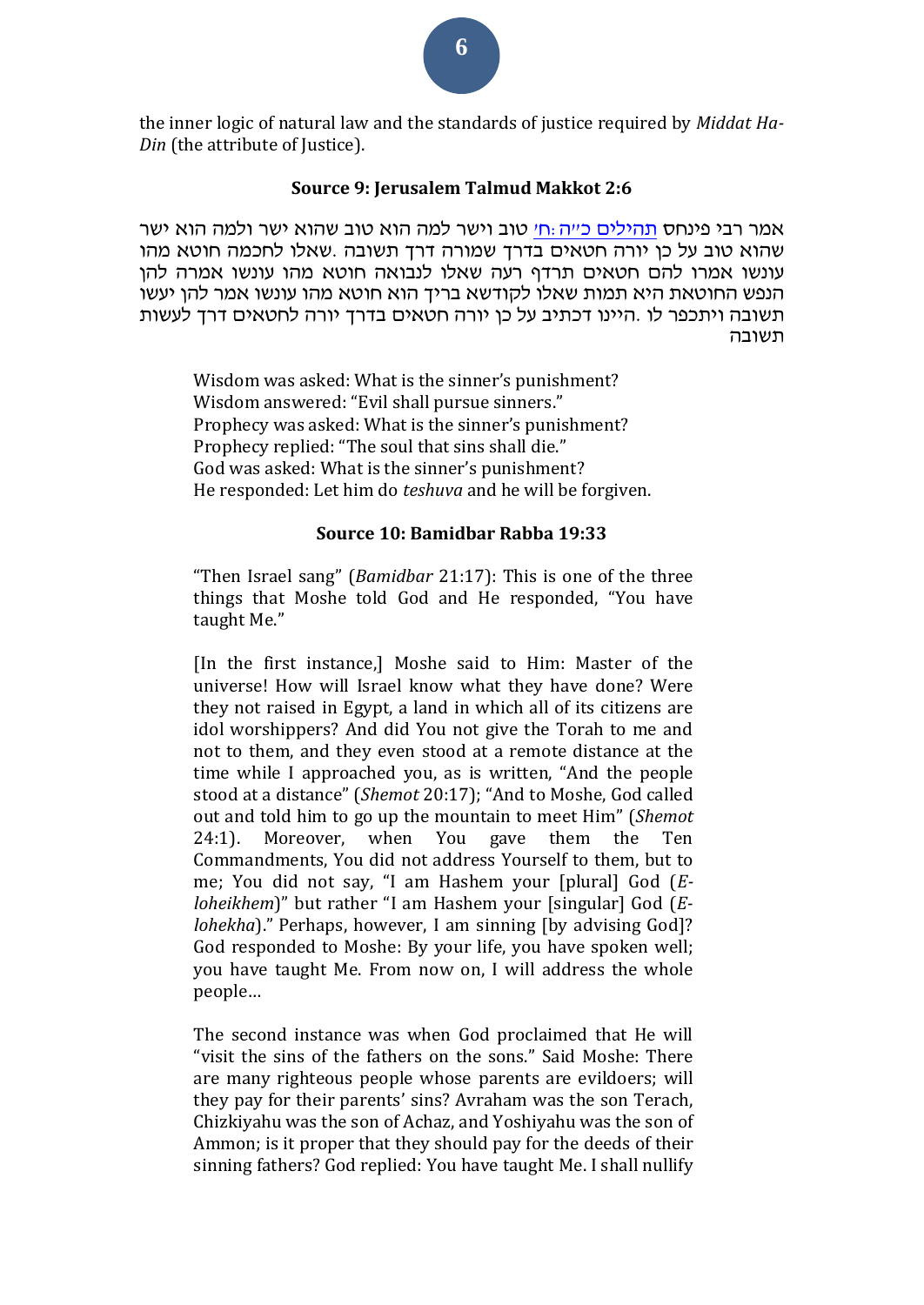

The third instance was when God told him to go to war with Sichon and to wage a campaign against him, even if Sichon did not provoke the Israelites, as the verse states, "Cross the Arnon River and engage Sichon" (*Devarim* 2:24). Yet Moshe did not do so; the verse tells us, "I sent envoys to Sichon" (ibid. 26). God said to him: By your life, I will nullify My words and fulfill yours, as it says, "When you approach a city to battle against it, extend an offer of peace" (*Devarim* 20:10).

## **Source 10a: Bereishit 6:8**

: אֵלֵּה תּוֹלְדָׂת נֹֹחַ נֹחַ אִישׁ צַדֶּיק תָּמִים הָיָה בְּדִׂרֹתֶיו אֶת־הָאֱלֹהֶים הִתְּהַלֶּדִּינְחַ

## This is the line of Noah. Noah was a righteous man; he was blameless in his age; Noah walked with God.

## **10b) Rashi:**

**בדרותיו .**יֵשׁ מֵרַבּוֹתֵינוּ דּוֹרְשִׁים אוֹתוֹ לִשֵׁבַח, כָּל שֵׁכֵּן אִלּוּ הָיָה בְדוֹר צַדִּיקִים הָיָה ּצַדִּיק יוֹתֵר, וְיֵשׁ שֵׁדּוֹרְשִׁים אוֹתוֹ לִגְנַאי, לִפִּי דוֹרוֹ הָיָה צַדִּיק וְאִלּוּ הָיָה בְדוֹרוֹ שֵׁל . אַבְרַהַם לֹא הַיַּה נֵחְשַׁב לִכְלוּם (סנה׳ ק׳יח)

 בדורותיו IN HIS GENERATIONS — Some of our Rabbis explain it (this word) to his credit: he was righteous even in his generation; it follows that had he lived in a generation of righteous people he would have been even more righteous owing to the force of good example. Others, however, explain it to his discredit: in comparison with his own generation he was accounted righteous, but had he lived in the generation of Abraham he would have been accounted as of no importance (cf. [Sanhedrin 108a\)](/Sanhedrin.108a).

## **Source 11a): Bereishit 7:7**

וַיָּבֹא נֹחַ וּבְנַיו וְאִשְׁתָּוֹ וּנְשֵׁי־בָנֵיו אִתְּו אֵל־הַתֵּבָה מִפְּנֵי מֵי הַמַּבִּוּל:

Noah, with his sons, his wife, and his sons' wives, went into the ark because of the waters of the Flood.

# **7**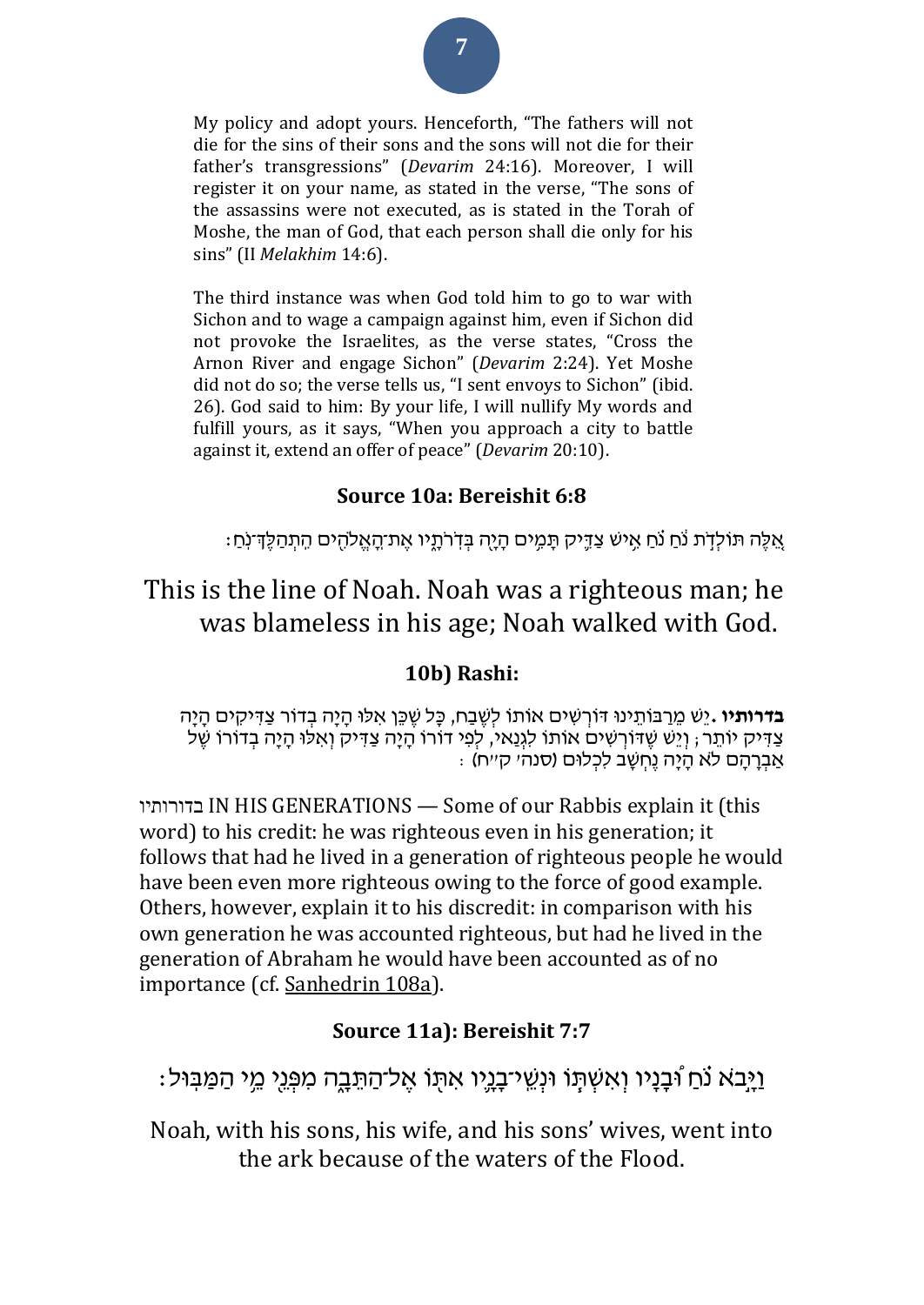## **11b)**

## **מפני מי המבול <sub>י</sub>אַף** נֹחַ מִקְטַגֵּי אֲמָנָה הָיָה, מַאֲמִין וְאֵינוֹ מַאֲמִין ׁשֶ יָב א הַ מַ בּול, וְ ל א נִּכְ נַס לַת בָ ה עַ ד ׁשְ ּדְ חָ קּוהּו הַ מַ יִּם :

המבול מי מפני BECAUSE OF THE WATERS OF THE FLOOD — ( מפני properly means ''from before") — Noah, also, was of those people who are wanting in faith: he believed and he did not believe that the Flood would come, and he would not enter the Ark until the waters forced him to do so [\(Genesis Rabbah 32:6\)](/Bereishit_Rabbah.32.6).

## **Source 12: Zohar Hashmatot – Ch. 254**

"מה השיב הקב"ה לנח כשיצא מן התיבה וראה את העולם חרב והתחיל לבכות לפניו, ואמר: רבונו של עולם נקראת רחום היה לך לרחם על בריותיך !

השיבו הקב״ה ואמר רעיא שטיא השתא אמרת דאיִ למה לא אמרת כד בשעתא דאמרית לך 'כי אותך ראיתי צדיק לפני' וגו' ואח"כ 'הנני מביא את המבול מים' ואח"כ 'עשה לך תיבת עצי גופר' כל האי אתעכבית ואמרית לך בגין דתבעי רחמין על עלמא. ומכדין שמעתא דתשתזיב בתיבותא לא עאל בלבך למבעי רחמין על ישובא דעלמא ועבדת תיבותא ואשתזיבת וכען דאתאביד עלמא פתחת פומך למללא קדמי בעיין ותחנונים ?

What did God answer Noah when he left the Ark and saw the world destroyed? He [Noah] began to cry before God and he said, "Master of the universe, You are called compassionate. You should have been compassionate for Your creation." God responded and said, "You are a foolish shepherd. Now you say this?! Why did you not say this at the time I told you that I saw that you were righteous among your generation, or afterward when I said that I will bring a flood upon the people, or afterward when I said to build an ark? I constantly delayed and I said, 'When is he [Noah] going to ask for compassion for the world?' ... And now that the world is destroyed, you open your mouth, to cry in front of me, and to ask for supplication?"

אמר רבי יוחנן בא וראה מה בין צדיקים שהיו להם לישראל אחר נח ובין נח. נח לא הגן על דורו ולא התפלל עליהם כאברהם, דכיון דאמר קב"ה לאברהם 'זעקת סדום ועמורה כי רבה' מיד 'ויגש אברהם ויאמר' וגו' והרבה תחנונים לפני הקב"ה

אח"כ בא משה והתפלל והגין על דורו כיון שאמר הקב"ה 'סרו מהר מן הדרך' מיד עמד משה בתפלה 'ויחל משה' וגו', רבנן אמרי לא הניח משה

## **8**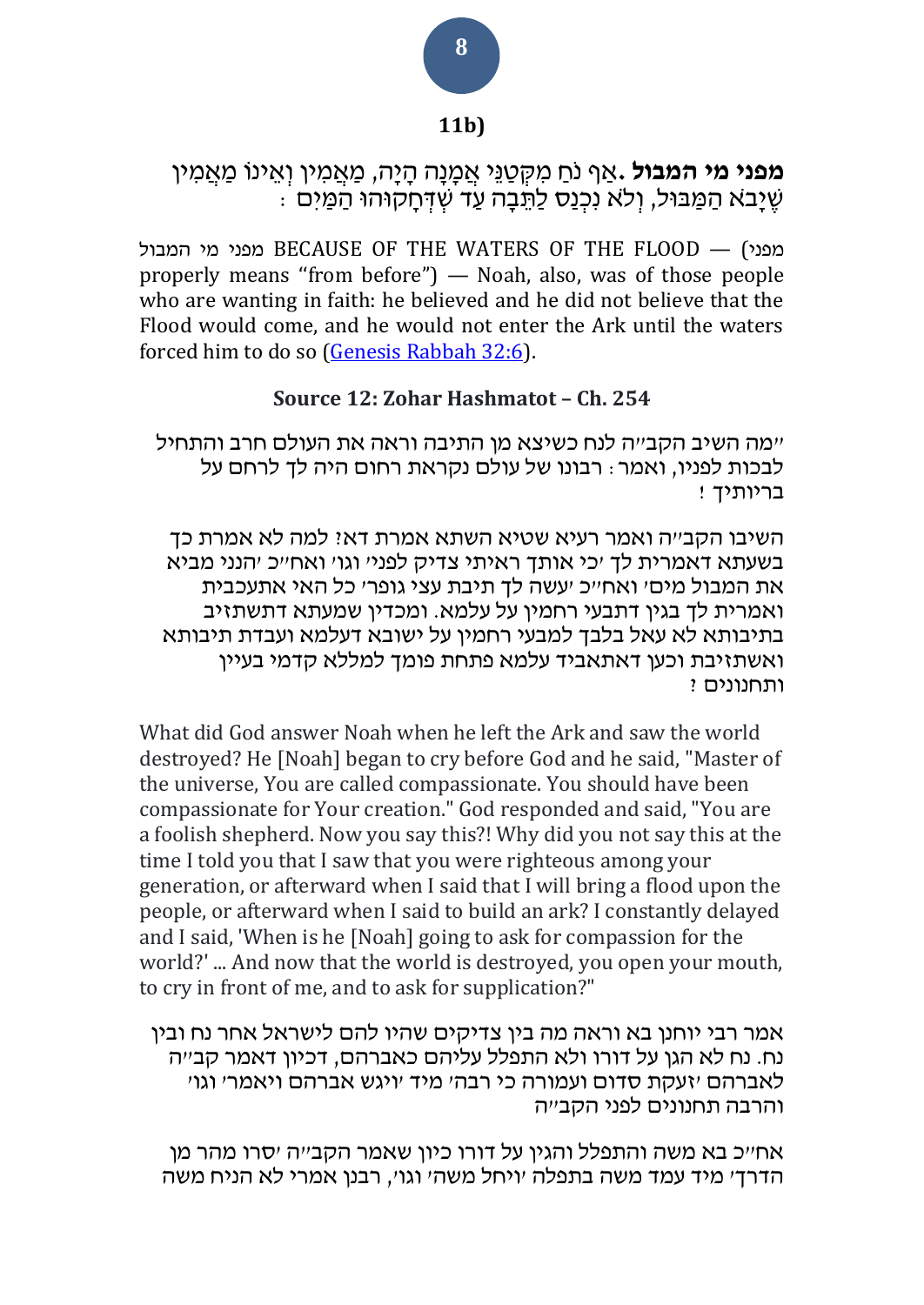להקב׳יה עד שנתן נפשו עליהם מן העולם הזה ומן העולם הבא דכתיב )שם( 'ואם א ין מחני נא מספרך אשר כתבת .'

Rabbi Yochanan said, "Come and see the difference between the righteous among the Jews after Noah, and Noah. Noah did not defend his generation, nor did he pray for them, as Abraham did. When God told Abraham that [he would destroy] Sodom and Gomorrah ... immediately Abraham began to pray in front of God until he asked of God if ten good people were found, would God forgive the entire city because of them ... Some time later, Moses came, and when God said to him, "They have turned aside quickly from the way in which I commanded them," immediately, Moshe stood and prayed ... It is said that Moses was willing to give his soul for the people in both this world and the next …

## **Source 13: Bereishit**

 $\,$  יַיְהָי $\,$  כֵּי־הֶחֱל הֲאֲדָם לָרְב עֲל־פְּנֵי הָאֲדָמֶה וּבָנִוּת יִלְדִוּ לָהֱם $\,$   $\,$ 

When men began to increase on earth and daughters were born to them,

וַיִּרְאָוּ בְנֵי־הָאֱלֹהִיםׂ אֶת־בְּנָוֹת הָאָדָם כִּי טֹבָת הֵנָּה וַיִּקְחָוּ לָהֶםׂ נָשִׁים מִכְּל ֿאֲשֶׁר <u>בַּח</u>ְרוּ

the divine beings saw how beautiful the daughters of men were and took wives from among those that pleased them.—

וַיָּאמֶר יְהוָׂה לְא־יָדוֹן רוּחִי בָאָדָם לְעֹלָם בְּשַׁגַּם הְוּא בָשֶׂר וְהָיִוּ יָמָ֫יו מֵאָה ֿ יְעֵשְׂרֵים שָׁנֵה

The LORD said, "My breath shall not abide in man forever, since he too is flesh; let the days allowed him be one hundred and twenty years."—

ֿוַ הַּנְפִּ לִים הָיִוּ בָאָרֶץ בַּיָּמִים הָהֵם וְגַם אַחֲרֵי־כֵו אֲשֶׁר יָבֹאוּ בְּנֵי הָאֱלֹהִים ֹאֶלֹ־בְּנָוֹת הָאָדָם וְיָלְדָוּ לָהֱם הֵמָּה הַגִּבֹּרֶים אֲשֶׁר מֵעוֹלֶם אַנְשֵׁי הַשֵּׁם: (פ)

It was then, and later too, that the Nephilim appeared on earth—when the divine beings cohabited with the daughters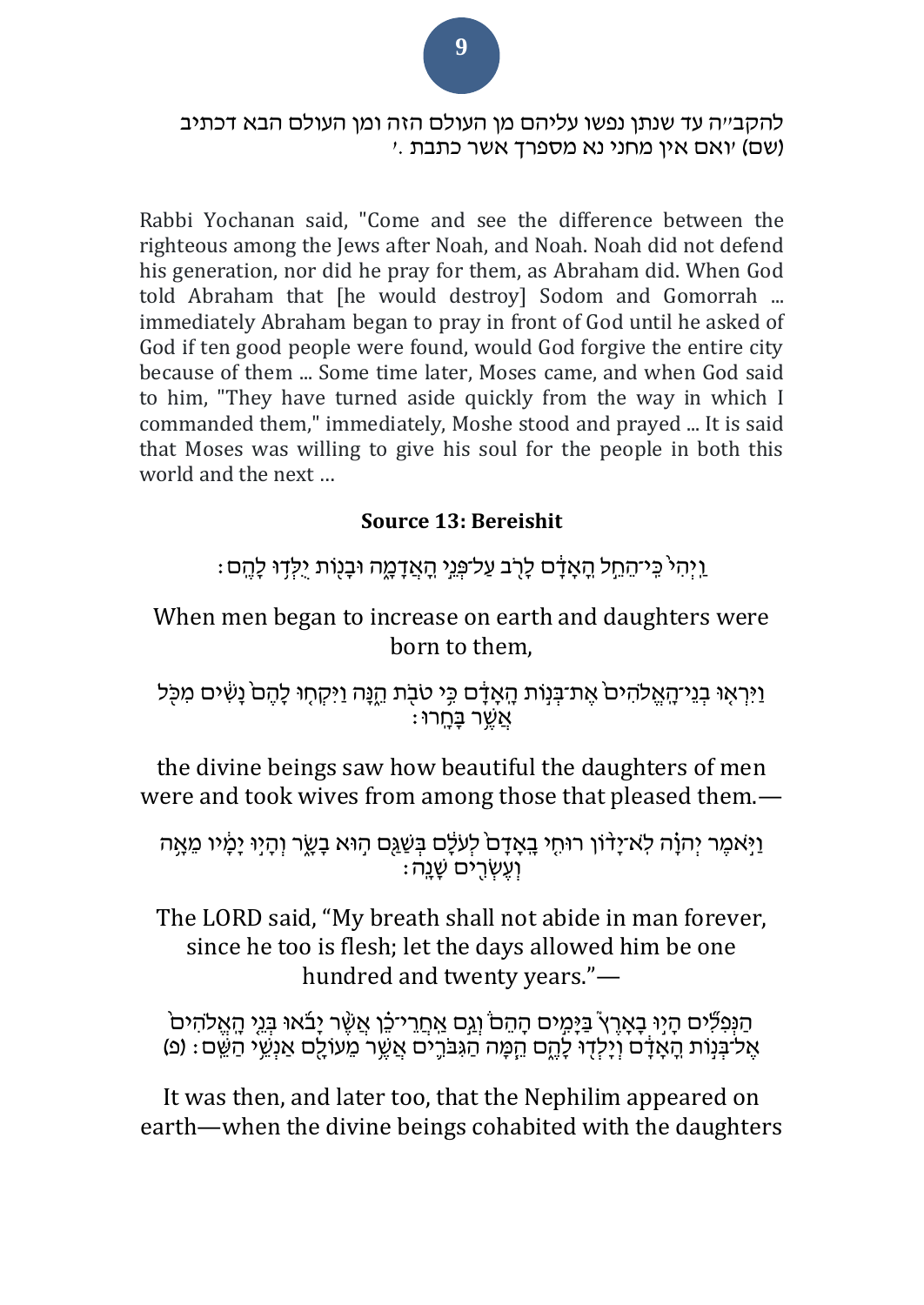# **10**

of men, who bore them offspring. They were the heroes of old, the men of renown.

וַיֵּרְא יְהוַׂה כֵּי רַבֵּה רָעֵת הָאָדָם בָּאָרֵץ וְכָל־יֶצֶר מַחְשְׁבִת לִבּׂוֹ רֵק רֵע כָּל־הַיִּוֹם:

The LORD saw how great was man's wickedness on earth, and how every plan devised by his mind was nothing but evil all the time.

וַיְּנֵחֵם יְהוַׂה כֵּי־עֲשֶׂה אֶת־<u>הָאָדָ</u>ם בַּאֲרֵץ וַיִּתְעַצֵּב אֱל־לִבְּוֹ

And the LORD regretted that He had made man on earth, and His heart was saddened.

ֿוַיָּאמֶר יְהוָ֫ה אֶמְחֶׁה אֶת־הָאָדָם אֲשֶׁר־בָּרָאתִי מֵעַל פְּנֵי הָאֲדָמֶה מֵאָדָם ֹעַדֹּבְהֵמֶ֫ה עַדֹּדֶרֶמֶשׁ וְעַד־עָוֹף הַשָּׁמֳיִם כִּי נִחַמְתִּי כִּי עֲשִׂיתִם :

The LORD said, "I will blot out from the earth the men whom I created—men together with beasts, creeping things, and birds of the sky; for I regret that I made them."

וְנֵ֫חַ מֵצֵא חֵן בַּעֲיָנֵי יִהְוֶה׃ (פ)

But Noah found favor with the LORD

## **Source 14: Rav Mosheh Lichtenstein:**

The Torah addresses this point at the conclusion of *Parashat Bereishit* in the enigmatic story of the "*Bnei Ha-Elohim*" (sons of the gods/powerful) found in the opening verses of chapter 6. Who exactly the *Bnei Ha-Elohim* were and what precisely they did is highly unclear, and differing suggestions have been advanced by the various commentators. **One thing, however, is abundantly clear – we are not talking about mere mortals, but about larger-than-life figures. Whether intended literally or not, the vocabulary employed here denotes a sense of mastery or control that these figures maintained over ordinary humans, or even the entire cosmos. It is theirs to master and control, and they bestride it accordingly. Tragically, however, they do not subordinate these powers to bring about the greater glory of God, but rather use it to subdue other humans and to exalt themselves as self-appointed gods. Although they have much more spiritual potential than ordinary, mortal Noah, the dangers of perversion and corruption are also much greater.**

Thus, at the conclusion of *Parashat Bereishit*, as the creation story reaches its tragic denouement, the Torah presents to us with a study in contrasts; there are the fallen, heroic "*Bnei Ha-Elohim*," who have degenerated into moral and sexual depravity, and there is the plainer and simpler, un-heroic Noah, who has managed to maintain his integrity and honesty. These are the two alternatives – the heroic and the non-heroic – representing the two totally divergent paths that the course of creation may follow, **and**